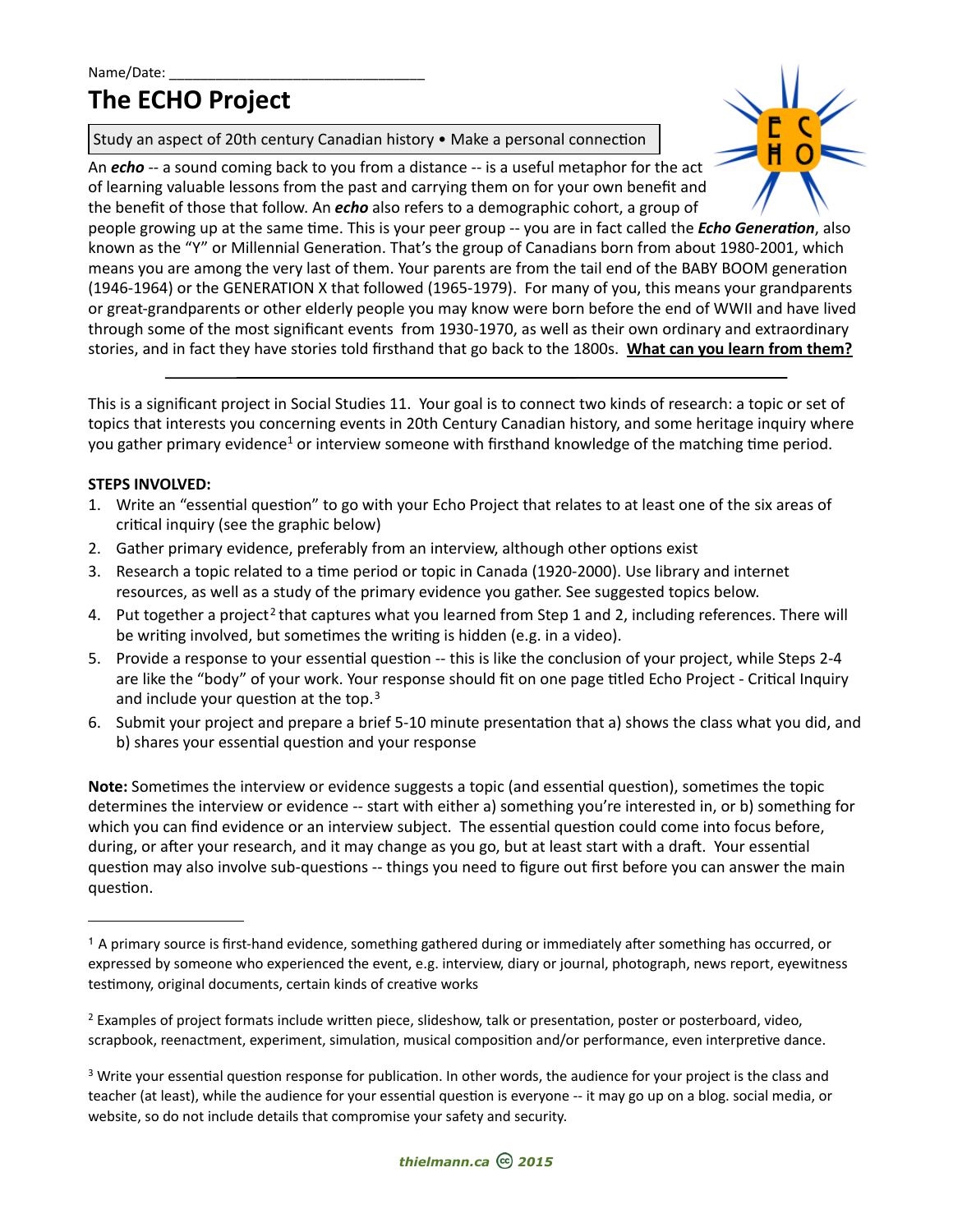#### **GETTING STARTED**

To begin, take a survey through some of the topics that might interest you in the mid-20th century. Many students focus on connections to the World War II era, but there are many topics before and after the war that may generate interest for you. Below are some **examples only** of research topics and historical issues that you might place at the centre of your **Echo Project**. Your topic needs to focus on Canada or at least have a Canadian connection (e.g. through immigration).

- 1. Experience and adaptations of ordinary Canadians in a specific region during the Great Depression
- 2. Response of Canada and Canadians to conditions and events during the Great Depression
- 3. "Our" War Stories: specific connections and experiences of Canada and Canadians in WWII
- 4. "Their" War Stories: experiences of ancestors from other countries that were involved in foreign conflicts
- 5. Impact and challenges faced by displaced persons coming to Canada after WWII
- 6. Experience and challenges of veterans in Canada after World War II
- 7. WWII and War Brides: (48,000 British or European women married Canadian servicemen)
- 8. Compare/Contrast NATO and the Warsaw Pact
- 9. The role and effectiveness of the United Nations -- start with its origins
- 10. Coldwar politics: anti-communism, "us against them"
- 11. Canada's role in the Korean War
- 12. Pearson and the Suez Crisis -- the start of Peacekeeping and how this helped define Canada
- 13. Defending Canada: NORAD and Canada-US agreements
- 14. The Cuban Missile Crisis impact on Canadians and how Canada responded
- 15. Changes in Canada's Postwar Immigration policy and how this led to multiculturalism
- 16. Differing Views on the Avro Arrow project
- 17. Comparing contributions of Diefenbaker vs Pearson
- 18. Canada's role in the Vietnam War, including our reception of draft dodgers
- 19. Canadian counterculture in the 60s & 70s, protests, lifestyle, etc.
- 20. Socialism comes to Saskatchewan: the rise of the CCF
- 21. Why the Cold War ended -- explore more than one perspective
- 22. Positive and Negative Impressions of Trudeau's legacy (at home or abroad)
- 23. Pros/Cons of Trudeau's Foreign Policy
- 24. Mulroney's legacy on Canada/US ties
- 25. Impact of the Baby-boom on Canadian Society
- 26. New World Order: Should USA be the world police?
- 27. American pressure on Canadian culture
- 28. Women's movement and rights in the postwar era (Canada)
- 29. Environmental movement in the postwar era (Canada)
- 30. Impact of the Automobile in the postwar era (Canada)
- 31. Impact of the Television in the postwar era (Canada)
- 32. Aboriginal self-government & related issues
- 33. Regionalism -- focus on western alienation
- 34. Quebec Nationalism -- causes and examples 1960-1979
- 35. Quebec sovereignty referendums, compare 1980 and 1995
- 36. Constitutional Change -- Patriation, the Charter, Meech Lake, Charlottetown Accord
- 37. Impact of Globalization -- global economics, but also culture, politics, and communication
- 38. How personal computers or the internet changed society, and what they replaced
- 39. The Residential School System -- experience, survival, legacy, and healing
- 40. Land claims in British Columbia -- general background and specific case studies
- 41. Canada's Multiculturalism policy and how views have changed over time
- 42. Canada Apologizes: things our government has said sorry for and why
- 43. Arctic Sovereignty and issues surrounding the Canadian Far North

Here is a site specifically for conducting heritage research (which can be a big part of the Echo Project if you want it to be) http://www.thielmann.ca/heritage.html



Here is the website version of the details for the Echo Project http://www.thielmann.ca/echo-project.html





*thielmann.ca 2015*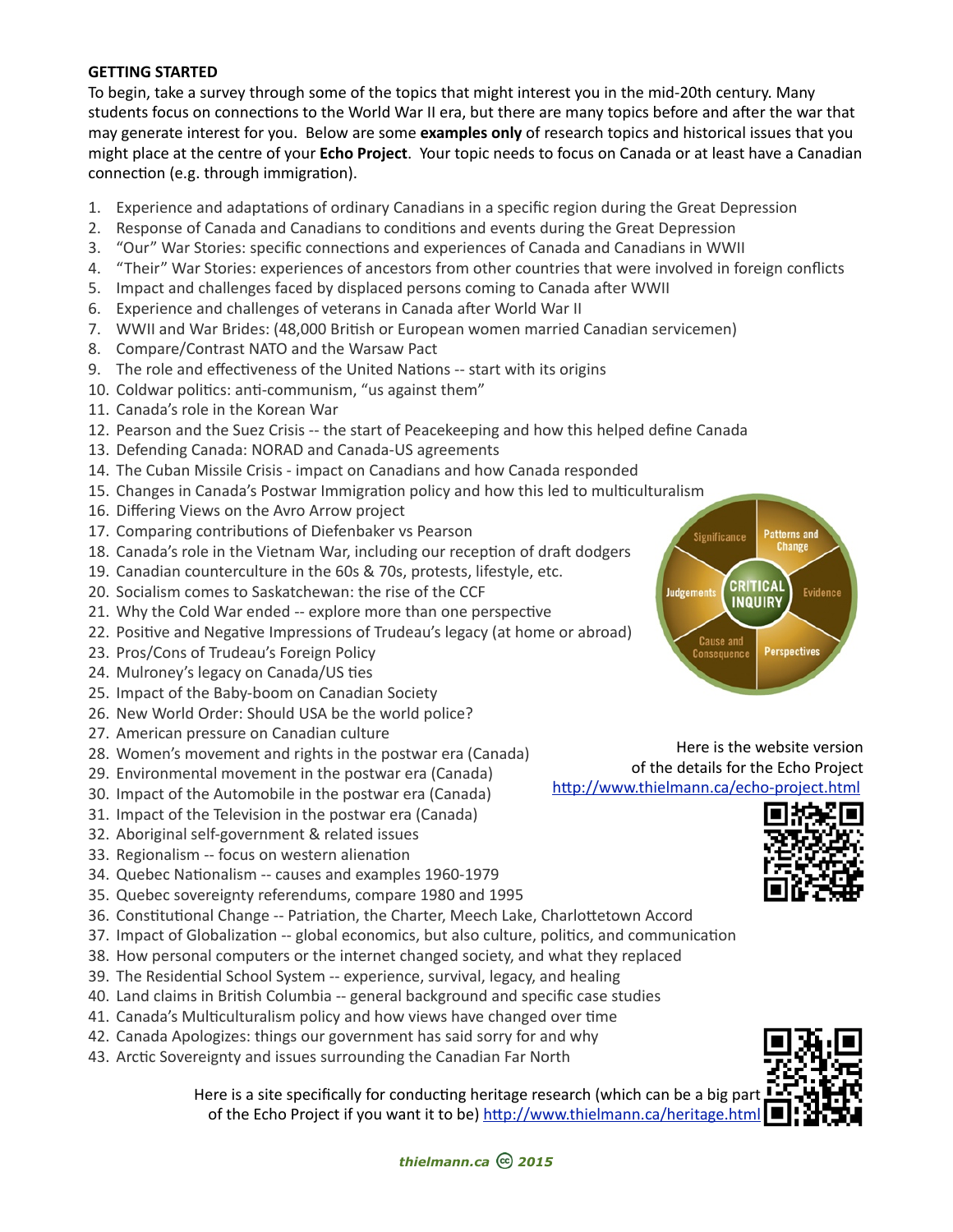Next, start thinking about how you can make a personal connection, usually through an interview or some heritage inquiry. Perhaps you did some of this last year and have some leads you can now follow.

## **Examples of Echo Projects:**

- use of family photos or heritage research (including interviews or recollections) and creative writing to reimagine what life was like during the Great Depression (or another time period)
- recreating a Depression-Era experience (food, lifestyle, homelessness), journalling about the experience and connecting to real (recorded) factual experiences of the Depression
- interview with a Canadian WWII vet and research into the information shared (e.g. conditions of war)
- gathering records from a relative who survived a u-boat attack early in WWII and matching recollections and family stories about this to the existing historical record of the Battle of the Atlantic
- a critical look at changing technology in the 1950s and 60s, particularly social impacts on Canadians, and comparison with what you can learn from an interview subject who grew up during this time
- exploring an issue (e.g. from the list already provided) and including primary evidence, preferably from an interview but perhaps from other kinds of documents or artifacts
- a comparison on views on communism from three students whose grandparents grew up in Canada, Yugoslavia, and China (the last two of which were communist nations)
- doing a "then and now" on a theme or topic (fashion, food, politics, technology, etiquette) using a variety of period literature, ads, objects, and interviews

Whatever you choose, you should *think critically* about your subject. Your essential question will relate to at least one of the following elements (examples shown of what you might do with them):

- > **EVIDENCE** -- in what particular ways is this topic explored? how is the story told? include primary sources and comment on how these sources shape your understanding of the topic
- > **PATTERNS & CHANGE** -- relate topic to time period and relevant events, relate to place/landscape, identify key themes and establish a timeline
- > **CAUSE & CONSEQUENCE** -- show the connections between, and impacts of, the events within topic through use of comparison and relevant details
- > **JUDGEMENTS** -- what did Canadians learn from this, how will history view this topic? What lessons are there to be learned from this topic?
- > PERSPECTIVES -- explore multiple viewpoints and compare biases within the topic. Explore how different perspectives lead to different interpretations of the events within the topic.
- > **SIGNIFICANCE** -- how is this issue important for Canada, how is it meaningful to you? What is the overall impact of the events or trends found within the topic?

#### Your analysis of the issue or exploration of a topic could take many forms, including:

- poster or visual display, optionally with a brief class presentation
- a multimedia slideshow presentation (a "talk") e.g. prezi, powerpoint
- prerecorded audio or video presentation (for the class or for posting online)
- written report, perhaps combined with graphics
- performance or dramatic re-enactment, recorded or presented

You will probably wish to work by yourself on this; however, some projects might work well in partners or even small groups, as long as each person makes a unique and documented contribution.

Regardless of format, find some way to include your sources/reference list. You are strongly encouraged to use a **firsthand interview** or other **primary sources** to gain perspective or add to your understanding of the issue and the time period... interview tips below.

Talk to someone who lived through the Depression, WWII, or Coldwar/Postwar era or has experience with the topic or issue you have chosen. Design questions to help you understand:

- changes in society and how people lived
- impressions of governments and politicians
- understanding of what Canadians found important
- how people adapted to different lands, resources, work and economic conditions
- thoughts about major events taking place of the world